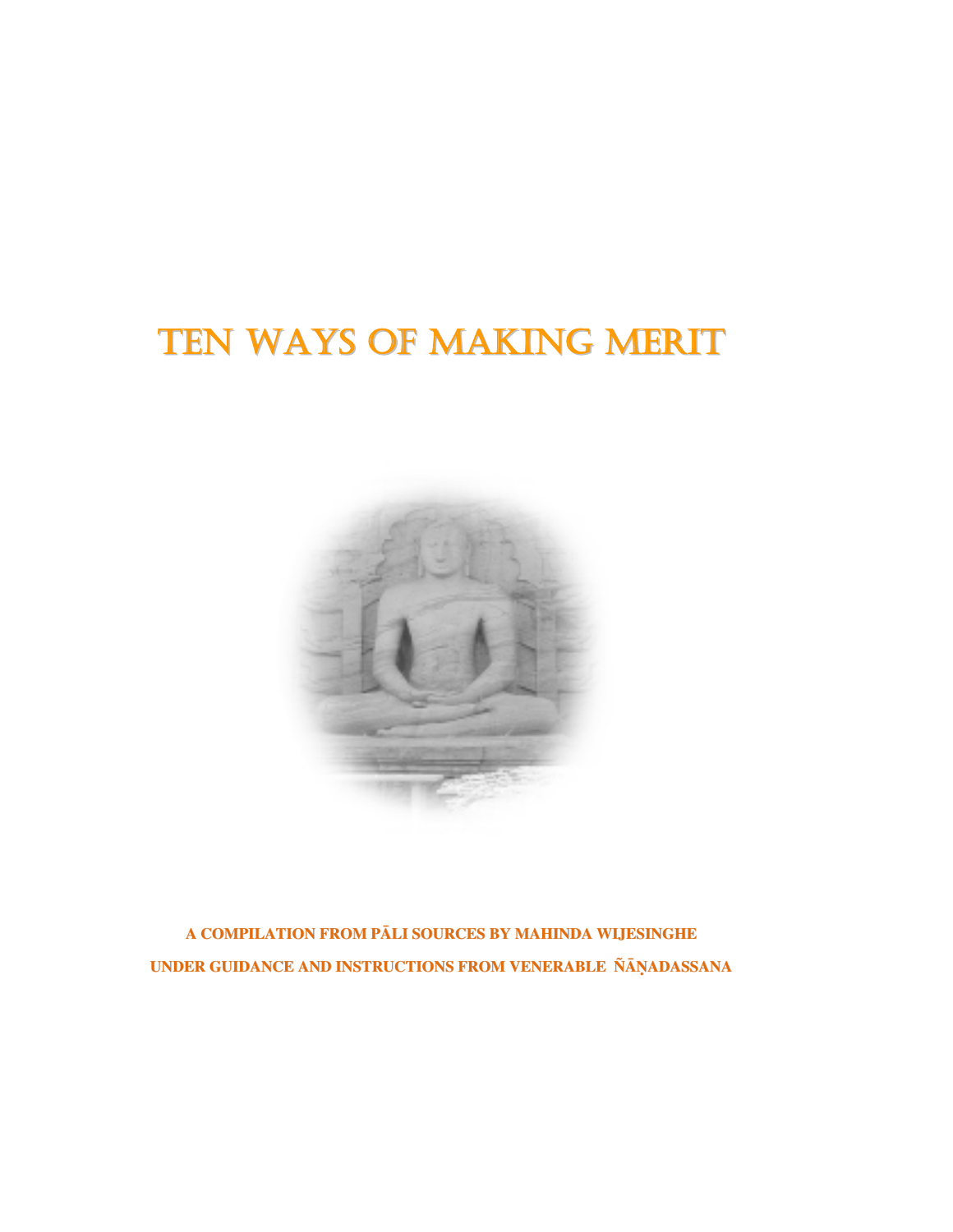### **Foreword**

We are living in troubled times. Dissension, strife and disharmony rule our lives. It is time to seek meaningful solace in qualities that elevate our mind, in order to overcome these seemingly insurmountable hurdles.

Naturally, we turn to The Enlightened One (The Buddha) for succour, for He cultivated such qualities that elevated His mind to the highest happiness and perfect Enlightenment, namely, the qualities of merit (*puñña*).

He preached that merit-making is a formidable antidote to overcome the many vicissitudes faced in our day-to-day lives. Hence He declared: 'Do not fear merit-making. "Merit-making" is a term denoting happiness, what is desirable, pleasant, dear and charming. For I recall in my mind very well that after making merit for a long time, I experienced desirable, pleasant, dear and charming results for a long time. Let therefore a man train himself in merit-making that yields long-lasting happiness. Let him cultivate the practice of giving, virtuous conduct and a mind of *mettā*. By cultivating these qualities the wise man arrives in untroubled and happy states.'**<sup>1</sup>** And He exhorted: 'Think not lightly of merit, saying, ʽʽIt will not come to me.'' Just as by the falling of water drops is a water-pot filled, even so, accumulating little by little, is a wise man filled with merit.'**<sup>2</sup>**

Being aware of the modern craze in society for the accumulation of material riches, we also decided to include what The Buddha identified as real riches.

We hope by reading this booklet you will be inspired to make more merit and accumulate real riches, both of which would be of advantage to you in this world and in the next.

We are most grateful to Ven. Ñānadassana of Nissaraṇa Vanaya, Meetirigala, for having made innumerable corrections in the original work and guided us in compiling this despite his onerous duties.

*May all beings be well and happy.* 

Dr.Sarath Amerasekera Dr. Mahen Wijesuriya Mahinda Wijesinghe October 2000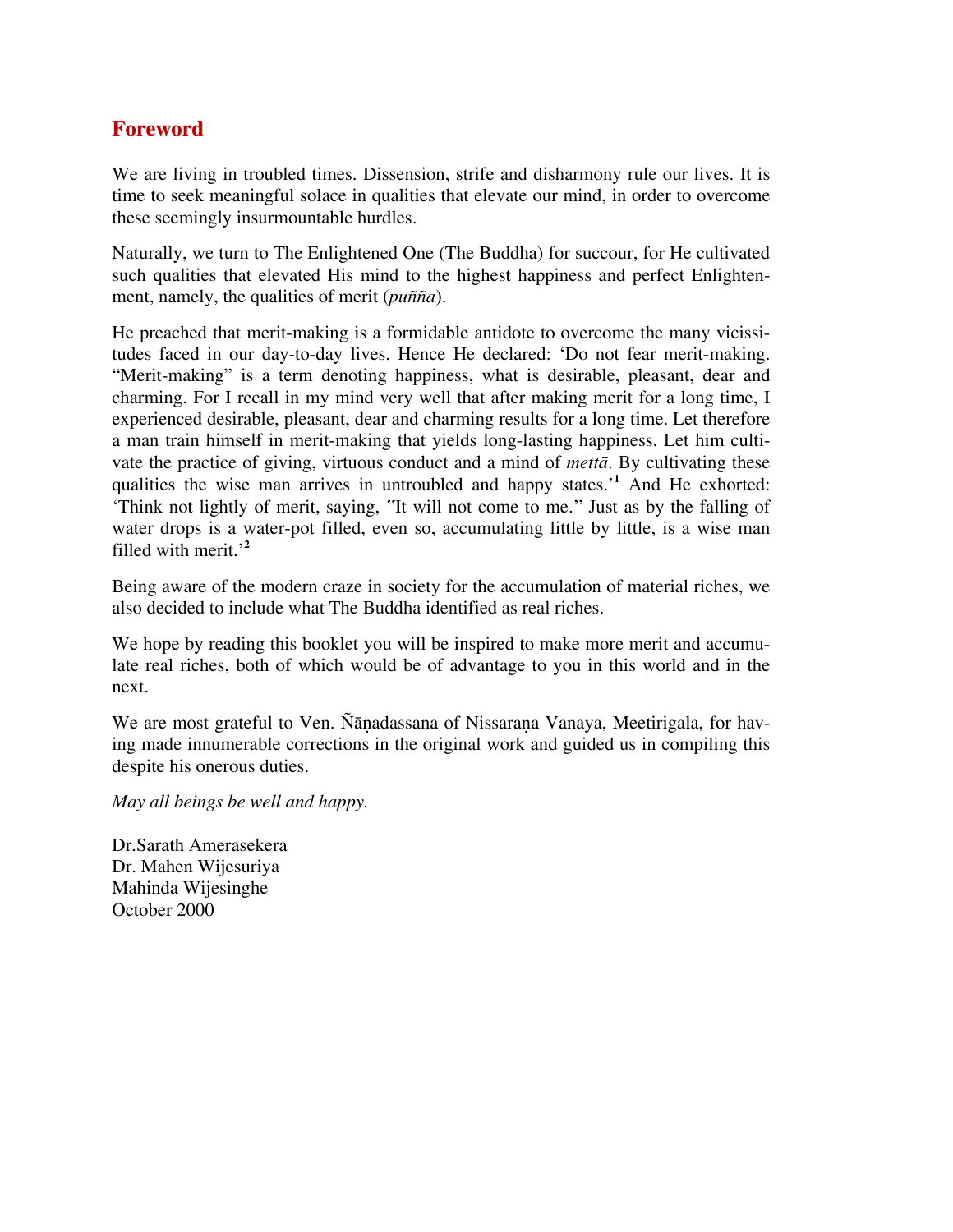#### **Foreword to this Publication**

This booklet was first published in October 2000 in memory of our dear departed parents, those of our respective wives, and of the late Brig. Dennis Hapugalle who was closely associated with us. May they attain the supreme bliss of Nirvāna. This revised publication is being made to add to the above list and transfer merit to Chrysantha Prasanna Wijesinghe, son of Mahinda Wijesinghe, who met with an untimely death, aged 31 years, on 4 July 2002. May he be blessed with noble friends (*kalyāõa-mitta*) in his future wanderings in Saŋsāra until he reaches the Deathless State.

August 2002

#### **THIS IS A DHAMMA GIFT AND IS NOT FOR SALE**

Anyone desirous of reprinting this booklet for free distribution has permission to do so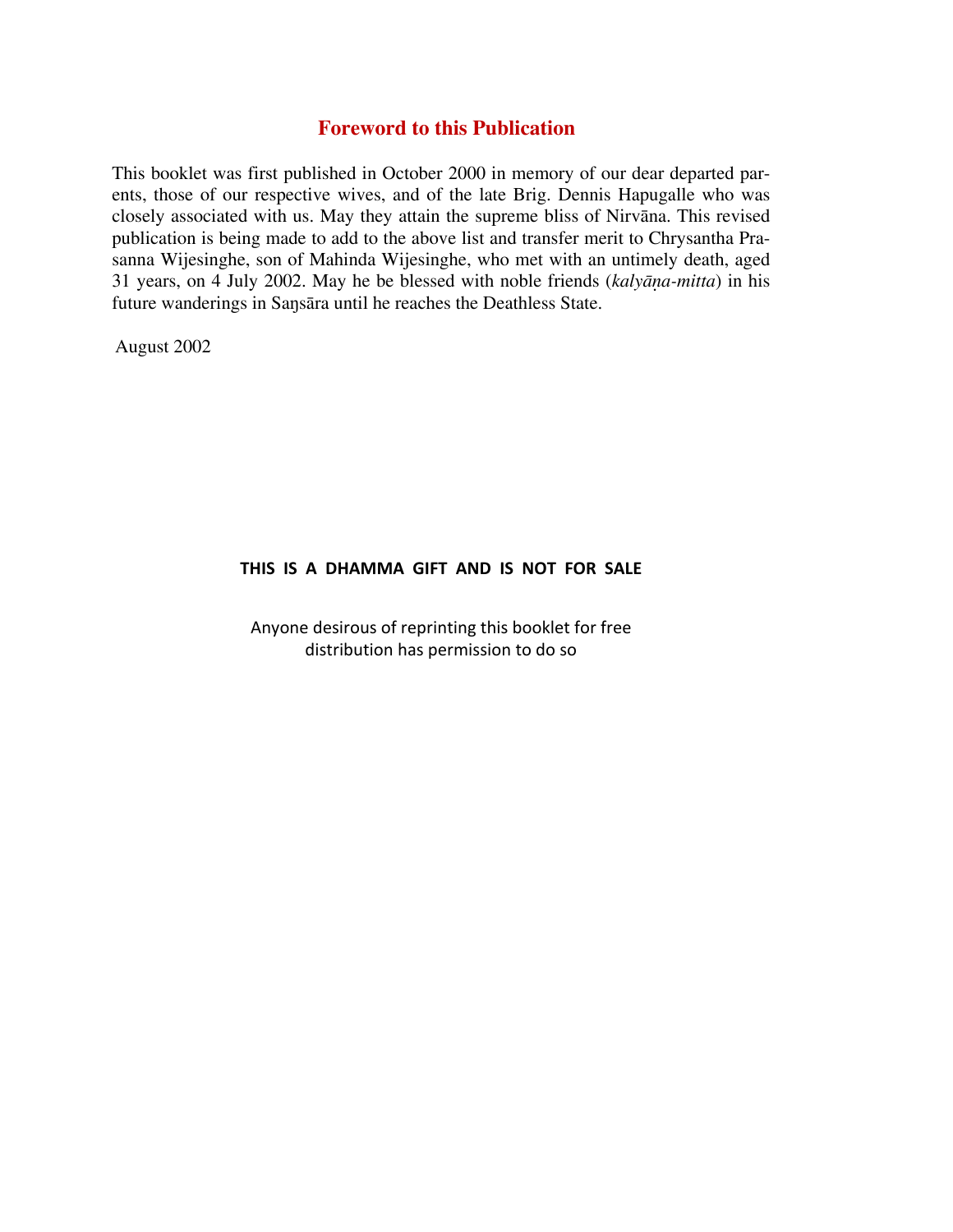### **Introduction**

*Should a person merit make Let him do it time and again And turn his heart to delight therein, For happiness is the accumulation of merit.<sup>3</sup>*

 The general desire of all beings throughout life is to escape painful and undesirable experiences and seek circumstances giving rise to happiness. Many people ignorant of the true ways of gaining genuine happiness look for it only in the round of sensual pleasures. That only brings happiness in the short-term – at best – and suffering will follow sooner than later. Indulgence will not bring happiness nor will abstinence. But, happiness is available to a person who makes an effort with merit (*puñña*) as the catalyst. From every human excellence, any delight in godly worlds, even Nibbāna's excellence, all that is got by merit's grace.

Merit, the Buddha declared, is one thing that fire nor even an earthquake can destroy, nor can water drown its effect. Thieves cannot steal it nor can the State take it away by levy of a tax. In other words, merit is indestructible by others.

A treasure trove of merit acquired can satisfy every desire of god and man, no matter what they wish to have.**<sup>4</sup>**

Merit or *puñña* (in Pāļi) is that which purifies and cleanses the mind.<sup>5</sup> Merit has the power of purifying the mind of greed, hatred and delusion. Thus, merit can be looked upon as those actions that improve the quality of the mind. They tend to raise the level on which the mind usually runs refining and purifying it of grosser mental defilements. It is the making of merit that ensures one to lead a balanced and a harmonious life.

Another fruit of merit is that "merit opens doors every where." The meritorious man generally finds his way unobstructed. Whatever work he takes up, he is able to bring it to a successful conclusion. Merit lubricates his progress. And the power of merit can be experienced in this very life and/or in the next. Therefore the Buddha explained: æHere he is glad, in the next life he is glad. The meritorious man is in both worlds glad. Thinking, 'I have made merit', he is glad. Still more glad is he when gone to realms of bliss.'**<sup>6</sup>**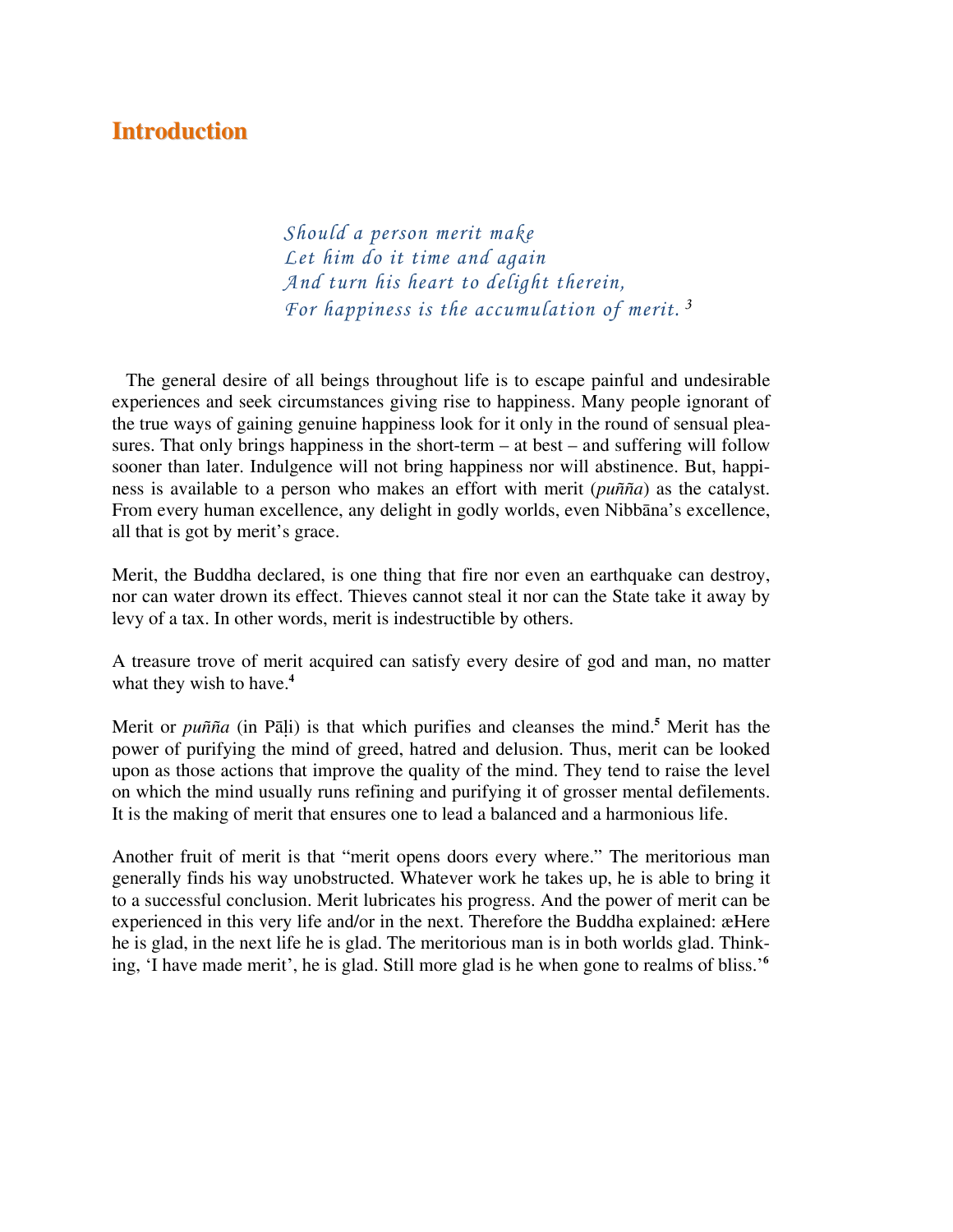## **The Ten Ways of Making Merit**

So how does one acquire this merit? There are ten ways of making merit named *dasapuñña-kiriya-vatthu*. These are:

1. Giving or generosity (*Dāna-mayaŋ puñña-kiriya-vatthu*)

2. Moral conduct or virtue (*Sīla-mayaŋ ...........................* )

3. Meditation or mental development (*Bhāvana-maya .... )* 

4. Respect or reverence (*Apaciti-sahagataŋ .... )* 

5. Service in helping others (*Veyyāvacca-sahagataŋ ....* )

6. Transference of merit (*Pattānuppadānaŋ ..................* )

7. Rejoicing in other's merit (*Abbhanumodanaŋ .........* )

8. Expounding or teaching the dhamma (*Desana-mayaŋ .....*)

9. Listening to the dhamma (*Savana-mayaŋ .................* )

10. Correcting one's views (*Ditthijjukammaŋ puñña-kiriya-vatthu*)<sup>7</sup>

#### **1. GIVING OR GENEROSITY (***DĀNA***)**

 It is the most basic of practices in making merit. Giving of material gifts include food to the hungry, medicine to the sick and so on. Giving (*dāna*) is highly praised by The Buddha since it is a fundamental virtue and since it helps reduce *taïhā* or craving, the house-builder of suffering, as He identified this mental defilement.

Whatever is a necessity of life to one who lacks it and whoever should supply that lack is said to give material gifts. Laymen give monks four kinds of material gifts. These are robes, alms-food, shelter and medicine. Thereby they accumulate a lot of merit.

A giver of food, for instance, bestows five blessings to the receiver: long life, beauty, happiness, strength, and intelligence. As a result long life, beauty, happiness, strength, and intelligence will be his share.**<sup>8</sup>** In addition, he accrues five more blessings: the affection of many, noble association, good reputation, self-confidence, and heavenly rebirth.**<sup>9</sup>**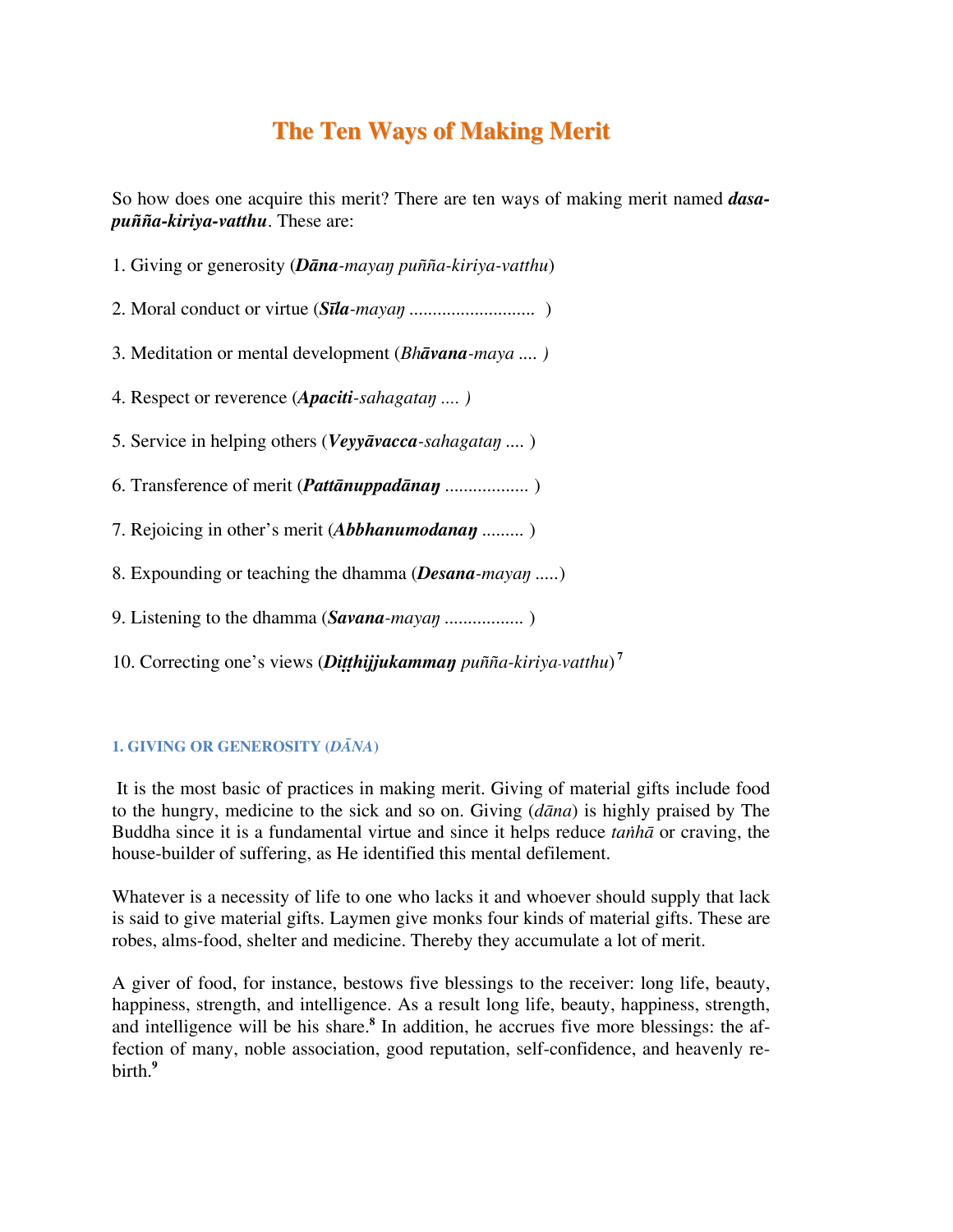As in other good or bad action, so also in giving, it is the intention (*cetanā*) that really counts as the action, and not the mere outward deed.

Here, the good intention (*kusala-cetanā*) that arises in the giver on three occasions of (a) producing the gift prior to giving, (b) giving the gift, and (c) recollecting with a pleased heart after the gift has been given, is the way of making merit in giving.**<sup>10</sup>**

#### **2. MORAL CONDUCT OR VIRTUE (***SĪLA***)**

Moral conduct is the foundation of the whole practice in the noble eight-fold path, and therewith the first of the three kinds of Training (*sikkhā*), namely, morality, concentration and wisdom.

By observing the five or eight etc. moral precepts, one acquires much merit. Leading a virtuous life, one experiences a happy and contented life here and in the hereafter. Virtue helps him to be fearless, as he has done no wrong to himself or to others. He feels no remorse, guilt or self-blame; hence he feels joy, rapture, calm and happiness; he achieves concentration, knowledge of seeing things as they really are, and so forth.**<sup>11</sup>** In addition, he accrues five blessings: fortune as a consequence of diligence, good reputation, self-confidence, dying unconfused and heavenly rebirth.**<sup>12</sup>**

Basically all moral actions are classified into actions of body, speech and mind. Abstinence from taking life, stealing, and wrong sexual conduct, constitute moral bodily action. Moral verbal action is the next, split into four: abstinence from lying, harsh speech, tale-bearing and loose talk.

Finally, moral mental action is abstinence from covetousness, ill-will and wrong views. Without *sīla* or moral conduct, one's progress in the spiritual sphere will definitely be limited.

*S<i>Ila* or moral conduct is in each instance the clearly intentional restraint from bad actions. Shame (*hiri*) and fear of doing evil (*ottappa*) are its proximate cause. For when they exist, moral conduct arises and persists; and when they do not exist, it neither arises nor persists.

Specifically speaking, there are two kinds of *sīla*: mundane and supramundane. All *sīla* subject to *āsavas* is mundane. It brings about improvement in future lives and is a prerequisite for the escape from all *saŋsāric* suffering. That *sīla* which is not subject to *āsavas* is supramundane. It brings about directly the escape from all *saŋsāric* suffering.

Here again, the good intention that arises in one who takes the precepts and observes them is the way of making merit in moral conduct or virtue.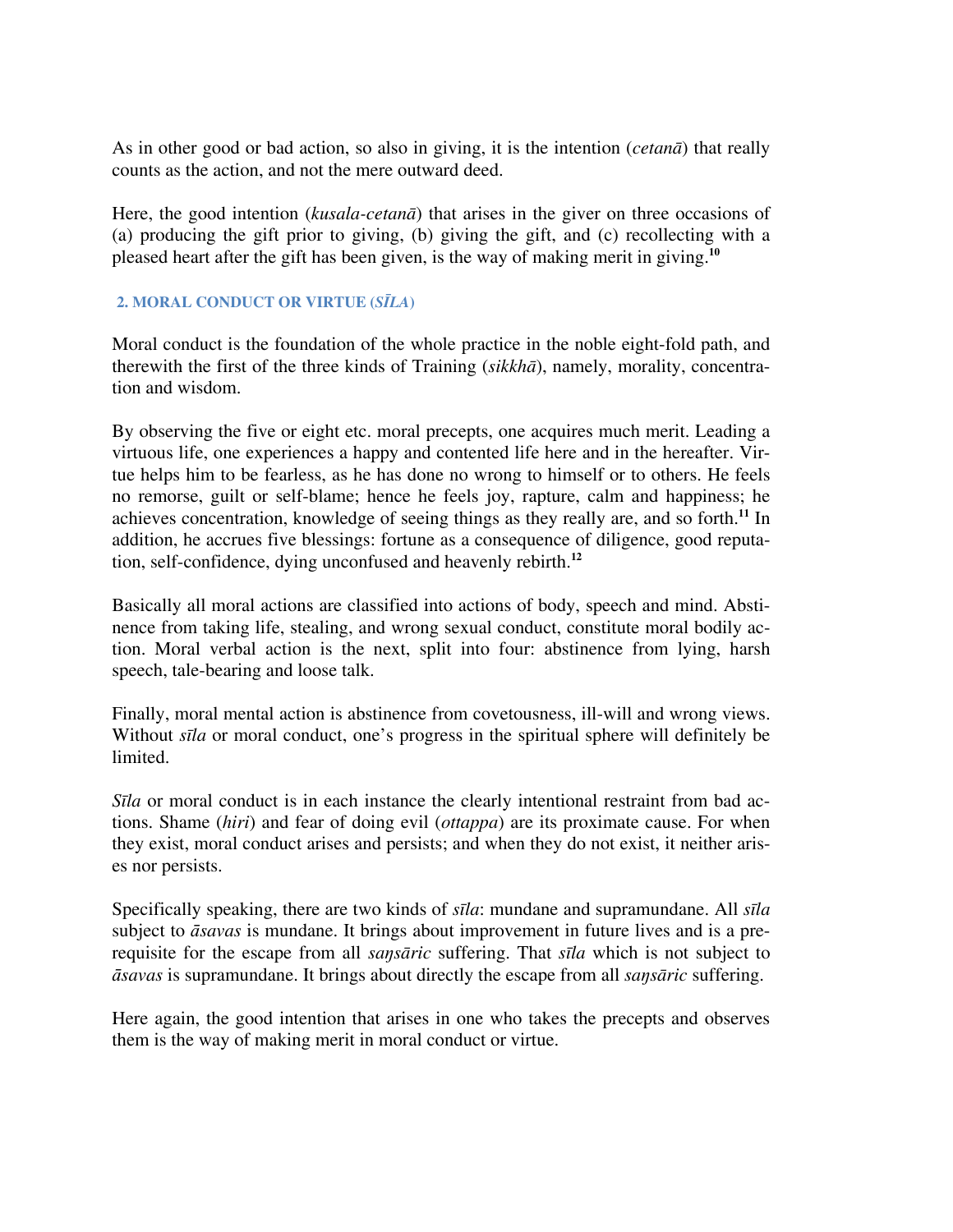#### **3. MEDITATION OR MENTAL DEVELOPMENT (***BHĀVANA***)**

This is one of the richest fields of making merit. There are two types of meditations, namely, Tranquility (*samatha*), i.e. concentration (*samādhi*), and Insight (*vipassana*), i.e. wisdom (*paññā*). One can develop Tranquility first and then Insight, or use mindfulness out of which also grows Insight.

Both types have, as the goal, the experience of Insight and the growth of wisdom. One meditates to calm the grosser mental defilements and develop the mind in such a way that it gains real wisdom, which is not the result of mere book learning. It is the wisdom with which realization of Nibbāna is possible.

If at the least, for instance, one meditates upon his generosity or upon his virtue (*sīla*), on that occasion his mind is not obsessed by greed, hatred and delusion; his mind gains rectitude. So when he has suppressed the mental hindrances (*nīvarana*), the *jhāna* factors arise and he can reach up to access concentration (*upacāra-samādhi*). He experiences thus much happiness and gladness. And if he penetrates no higher, he is at least headed for a happy destiny.

Tranquility or concentration bestows hence a threefold blessing: favourable rebirth, present happy life and purity of mind which are the preconditions of Insight by purifying the mind from the five mental hindrances  $(n\bar{v}v \cdot \bar{v})$  to spiritual progress; whilst Insight produces the four supramundane stages and deliverances of mind so that one can see things according to reality. As the Buddha said:

He who is mentally concentrated, sees things according to reality.**<sup>13</sup>**

The good intention that arises in one who meditates, for example, upon the in- and outbreath or upon Kasina etc. and attains *jhānas* by the path of Tranquility Meditation, or the good intention in one who meditates upon the eye, ear, nose, tongue, body, mind and other sense and mental objects as impermanent (*anicca*), suffering (*dukkha*) and not-self (*anatta*) by the path of Insight Meditation – all such intentions or volitions are the way of making merit in meditation.

#### **4. RESPECT OR REVERENCE (***APACITI***)**

Respect as a way of making merit should be known in such acts as getting up from one's seat, welcoming one's mother, father, elder brother, elder sister or an elderly person, taking his/her luggage, saluting him, showing him the way, and so on. Or generally, respecting others' feelings, privileges, property, and life; regarding them with deference, esteem and honour; avoiding degrading, insulting or interrupting them; refraining from offending, corrupting or tempting them. Sadly, today the younger generation lacks respect or reverence.

According to Venerable Nāgasena, in *Milindapañha*, there are twelve persons who do not pay respect or show reverence to others: a lustful person because of his lust; an an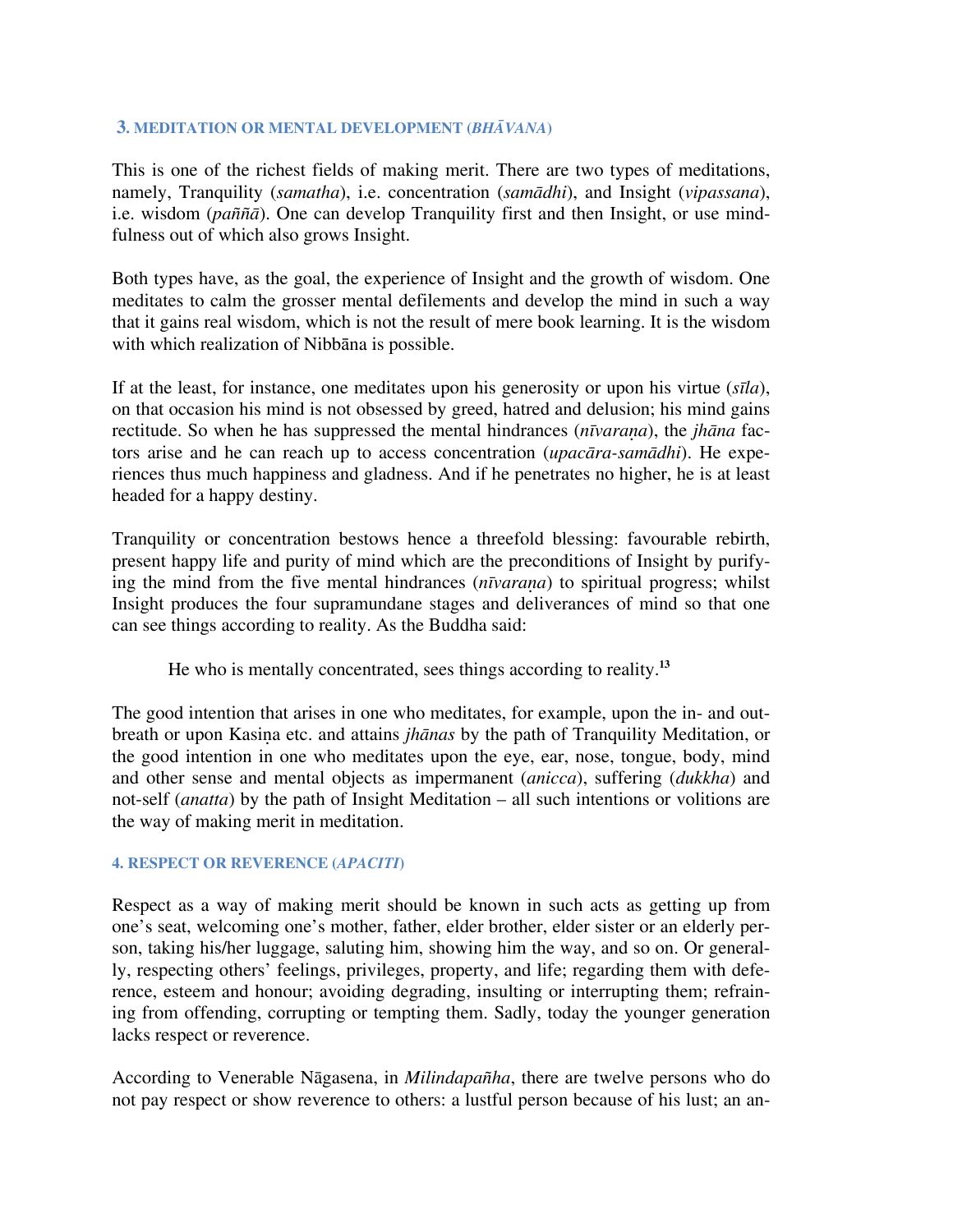gry person because of his anger; a confused person because of his confusion; an arrogant person because of his pride; one devoid of special qualities owing to his lack of distinction; an obstinate owing to his lack of docility; a low minded owing to his low mindedness; an evil man owing to his selfishness; an afflicted owing to his affliction; a greedy owing to his being overcome by greed; and a businessman owing to his working for profit.**<sup>14</sup>**

It is clear that, in contrast to the above persons, the reverent and respectful man develops his mind (and thereby accumulates merit), for by his attitude he cuts down the defilement of pride and replaces it by wise conduct of humility. Respecting elders and the Sangha are clear examples of this aspect. Even the respect shown by a novice monk to a bhikkhu falls under this category.

Here again, the good intention that arises in one who shows respect or reverence is the way of making merit in respecting others.

#### **5. SERVICE IN HELPING OTHERS (***VEYYĀVACA***)**

It is the next way of making merit. By being able to voluntarily serve the needs of fellow-beings with compassion one gains merit. Service as a way of making merit should be known in those acts whereby we carry out duties towards others. For example, we take the bowl from a monk, wash it, fill it with food and present it to him.

#### **6. TRANSFERENCE OF MERIT (***PATTĀNUPPADĀNA***)**

Transference of one's merit as a way of making merit should be understood in the case of one who made a gift or offering and transfers his accumulated merit thus: 'May this merit be for so and so!' or 'May it be for all beings!'

Now, will there be a loss of merit to him who thus transfers it? No. Just as when one lights an oil lamp and with it lights a thousand oil lamps, it cannot be said that his original lamp is exhausted. On the contrary, the light of his original lamp being one with the light of the thousand oil lamps increases immensely. Likewise, there is no decrease of merit to him who transfers it thus; on the contrary, there is an increase only.

Under this category would fall the transference of merit to the dead. Thus, The Buddha declares that one of the duties of children towards their dead parents is to transfer merit to them  $15$ 

#### **7. REJOICING IN OTHER'S MERIT (***ABBHANUMODANA***)**

Rejoicing in other's merit as a way of making merit is to be understood as rejoicing with the words, 'Good, well done (sādhu)', when for instance, others share merit with us, or when they perform another meritorious act. This also falls within one of the four divine abidings, namely *mudita* (sympathetic joy)*.*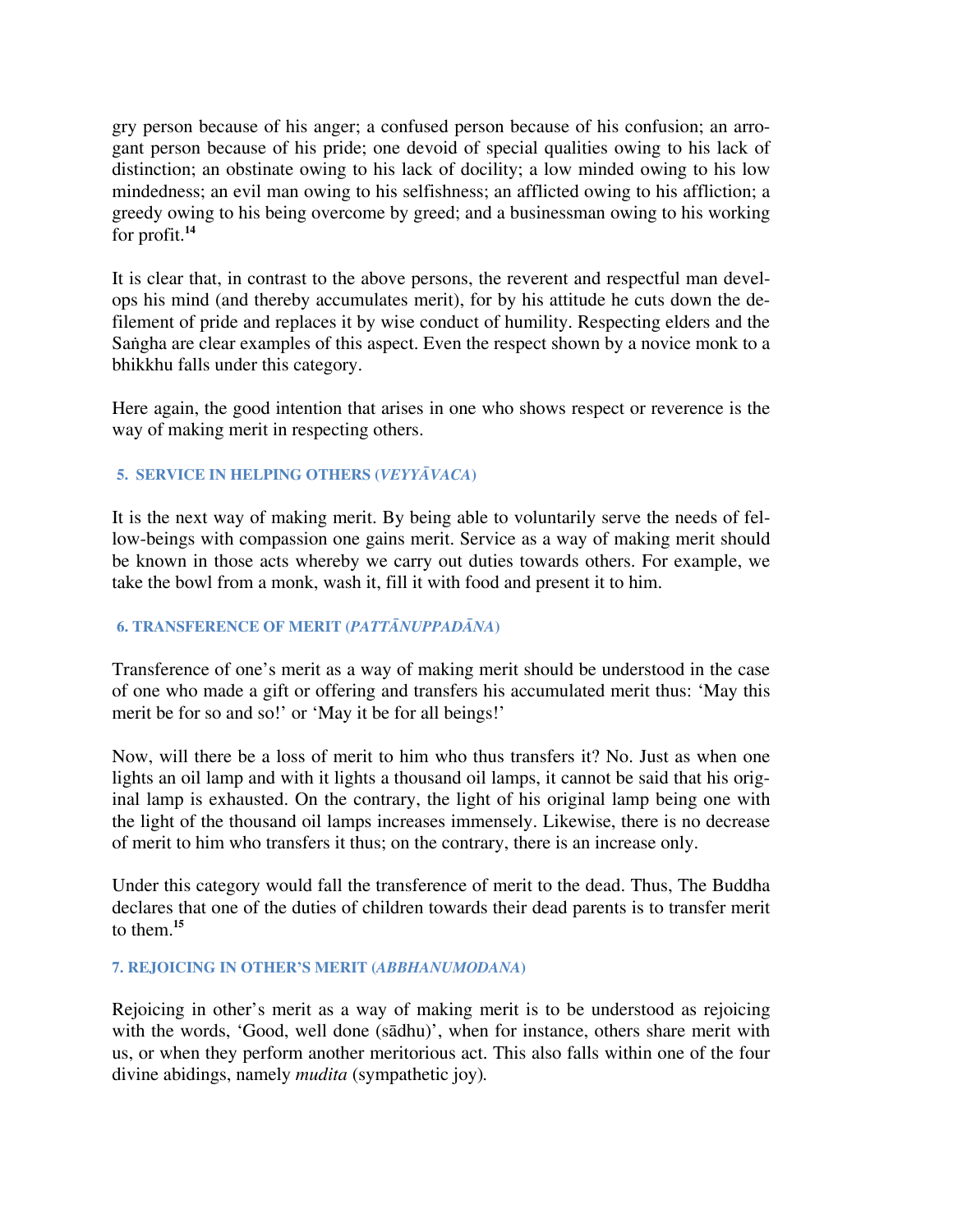#### **8. EXPOUNDING OR TEACHING THE DHAMMA (***DESANA***)**

If one expounds or teaches the Dhamma from desire or honour thinking, 'Thus they will know me to be a Dhamma- preacher', this kind of teaching does not yield much fruit. If, however, one makes the attainment of freedom from suffering the chief motive, and so expounds or teaches to others the Dhamma in which he is proficient, this good intention is the way of making merit in expounding the Dhamma.

It is worth noting that the Buddha said that the highest gift of all is 'the gift of the Dhamma'. In other words, if one can open the eye of the Dhamma in another, by expounding, teaching or explaining it to him, that is the greatest and the highest gift of all. In fact, the Buddha has said that even if one would attend to his parents by carrying them all his life on his shoulders, he would still not be able to repay the debt he owes to them. The only way is to teach and establish them in the Dhamma. Even the ailing Arahant Sāriputta, just before he attained Parinibbāna (final Nibbāna), returned home, taught his mother and helped her to attain Nibbāna.

One may provide all the disciples of the Buddha with the four requisites û robes, almsfood, shelter and medicine û in the best possible way, or give people all the material things. But to enlighten them on the Dhamma with even a stanza of only four lines is said to be the best and the highest of all gifts.

Thus, the gift of Dhamma means to teach and explain the Dhamma to others, to deviate them from the wrong path and lead them on the right path, to introduce what is moral, to organize discussions on the Dhamma, to write and print books etc.

#### **9. LISTENING TO THE DHAMMA (***SAVANA***)**

If one listens to the Dhamma thinking, 'Thus they will take me for one of the 'faithful', this listening would not yield much fruit. If, however, one listens wishing his and the welfare of others thinking, 'Thus there will be much fruit for me', this good intention is the way of making merit in listening to the Dhamma.

#### **10. CORRECTING ONE'S VIEW (***DITTHIJJU-KAMMA***)**

The intention to correct one's view is the way of making merit in right view. Correct view is, in fact, the actual feature of all the ten ways of making merit. For by it there is much fruit to one doing any sort of merit. Whatever merit one does, it is of great fruit, only if the view is correct or right, not otherwise. That is why the Buddha said:

No other thing than 'right view' do I know whereby good actions not yet arisen arise, and good actions already arisen are brought to growth and fullness.**<sup>16</sup>**

According to the Buddha there are two kinds of right view: mundane and supramundane.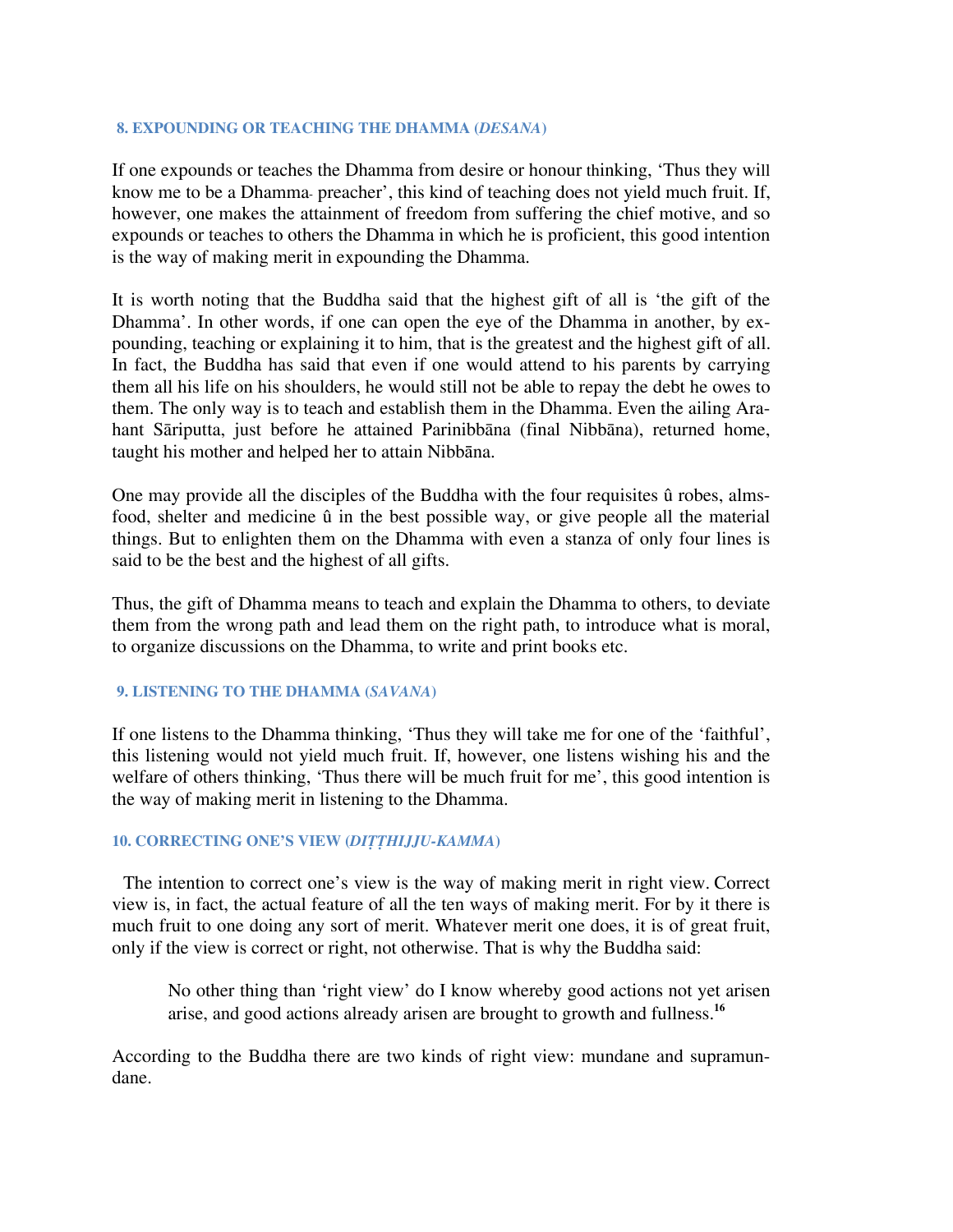The understanding that it is good to give alms and offerings, that both good and evil actions will bear fruit and will be followed by results, this is the mundane right view, though still subject to the *āsavas,* is meritorious, yields worldly fruits and brings good results. But whatever there is of wisdom, penetration, of right view conjoined with the noble path, this is called the supramundane right view (*lokuttara sammā-ditthi*).<sup>17</sup>

#### **Summary**

Of these ten ways of making merit, the merit in giving (*dāna*) arises (a) when one thinks, I will give a gift' (b) when one gives the gift, and (c) when one reflects I have given the gift'. Thus the three intentions — preliminary intention (*pubbacetanā*), intention at the time of giving the gift (*muñcana-cetanā*), and subsequent intention after giving it (*aparacetanā*) — become one and constitute the way of making merit in giving.

The merit which consists of moral conduct or virtue (*sīla*) arises also (a) when one thinks, 'I will fulfill the precepts', (b) when one fulfils them, and (c) when one reflects 'I have fulfilled the precepts'. All three intentions becoming one constitute the way of making merit in moral conduct. So it is for the remaining eight.

#### NOTE

In the Suttas, there are only 'three ways of making merit' explicitly mentioned by the Buddha, namely, 1. **Giving** (*dāna-mayaŋ puñña-kiriya-vatthu*)*,* 2. **Moral conduct** (*sīlamayaŋ puñña-kiriya-vatthu*) and 3. **Meditation** (*bhāvana-mayaŋ puñña-kiriya-vatthu*)

The other seven ways are also mentioned in the Suttas but not explicitly. An example would be the following stanza in a Sutta in the Anguttara-nikāya:

'When gifts are given to noble, Upright and equi-poised persons, The merit thus acquired is pure, And abundant alike. And they who rejoice in it (*anumodanti*, by exclaiming "Sādhu!"), Or render their service (*veyyāvacca*) there, They also receive that merit (*puñña*), And their merit is in no way smaller.'**<sup>18</sup>**

Thus the seven ways of making merit, such as 'rejoicing in other's merit' (*abbhanumodana*) or service (*veyyāvacca*) etc., should be understood as being included in the above three. They are judiciously highlighted by the commentaries in this way: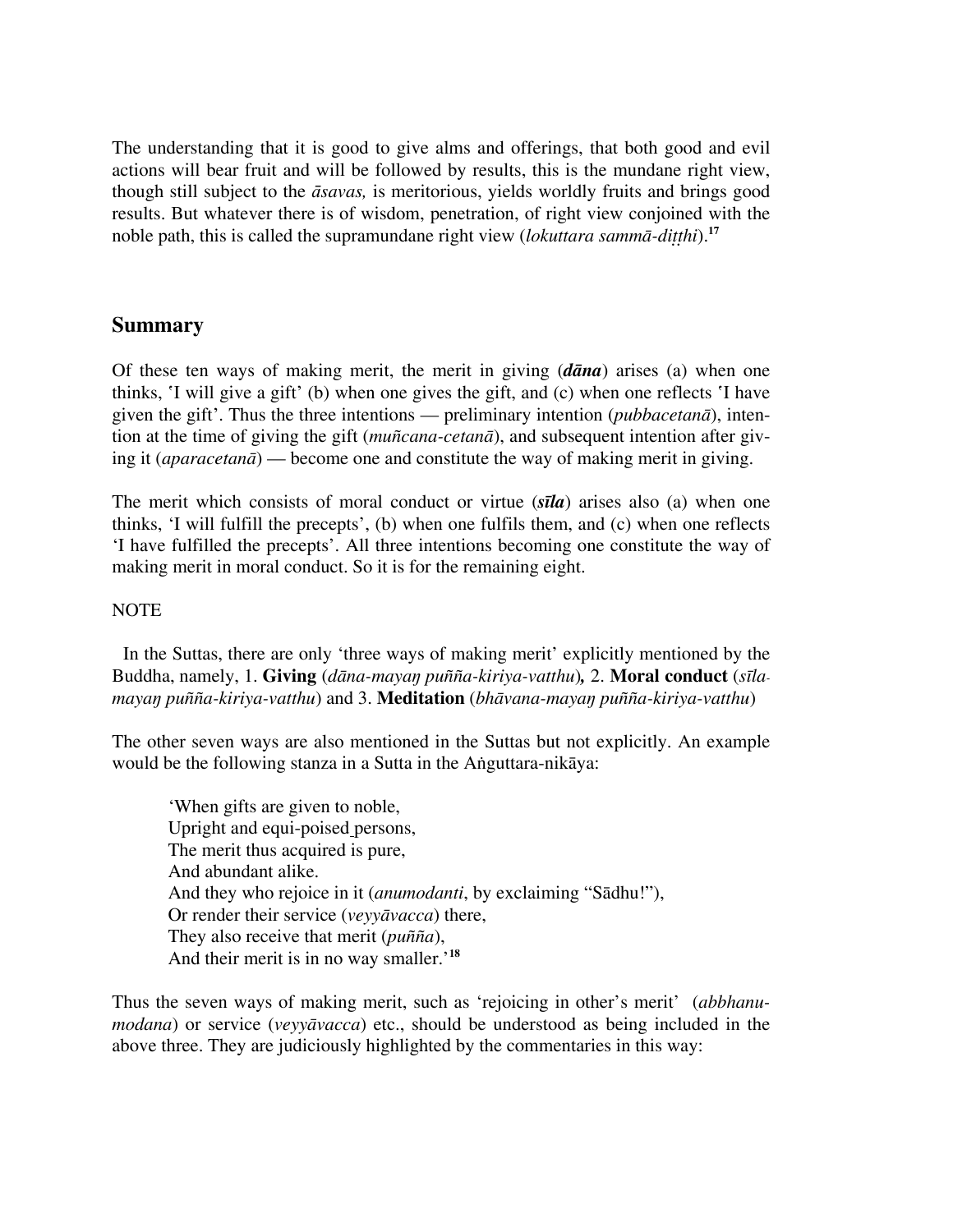- In 1. **Giving** (*dāna*) is included:
	- 6. Transference of merit, and 7. Rejoicing in other's merit.
- In 2**. Moral conduct** (*sīla*) is included: 4. Reverence, and 5. Service.
- In 3. **Meditation** (*bhāvana*) is included:

8. Expounding the Dhamma, and 9. Listening to the Dhamma.

Correcting one's view (10), however, is included in all three (1,2,3).

Thus the ways of making merit in brief are three and in detail ten.

 'Let therefore a man (advises the Buddha) train himself in merit-making that yields long-lasting happiness. Let him cultivate the practice of giving, virtuous conduct and a mind of *mettā*. By cultivating these qualities the wise man arrives in untroubled and happy states. Hence, do not fear merit-making. 'Merit-making' is a term denoting happiness, what is desirable, pleasant, dear and charming.'

# **The Seven Noble Riches (***Satta Ariya Dhanāni***)**



The Buddha preached that although material riches, such as gold, silver and property, can be destroyed by fire, floods, earthquakes and enemies, taxed by the State or stolen by thieves, the following riches do not suffer from any of these perils. These are:

- 1. Faith (*Saddhā-dhanaŋ*)
- 2. Virtue (*Sīla-dhanaŋ*)
- 3. Shame (*Hiri-dhanaŋ*)
- 4. Fear of doing evil (*Ottappa-dhanaŋ*)
- 5. Learning (*Suta-dhanaŋ*)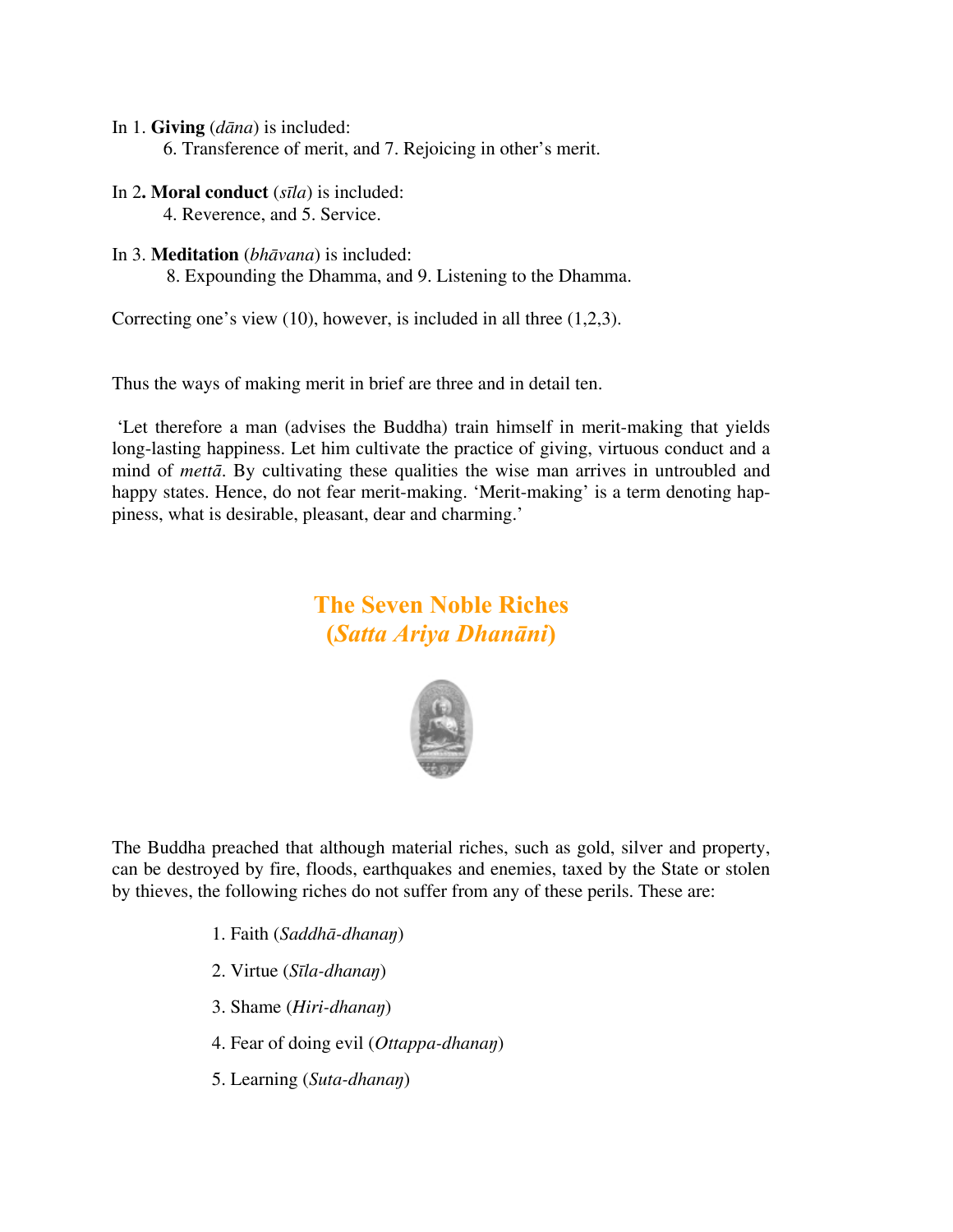- 6. Generosity (*Cāga-dhanaŋ*), and
- 7. Wisdom (*Paññā-dhanaŋ*) 19

He also stated that the life of a person who possesses these riches has not lived in vain, and he is invincible. $20$ 

These seven spiritual riches are the essence ( $s\bar{a}ra$ ) of the Teaching of all Buddhas.<sup>21</sup> Therefore they are called 'noble riches' (*ariya-dhanāni*) 22, as these are the riches of noble persons (*ariyas*).23 They who possess them are called by The Buddhas as not being poor<sup>24</sup>, because they are the ones who really prosper.<sup>25</sup>

Concerning *saddhā* or faith, the person who has it

- (a) likes to meet virtuous ones,
- (b) wishes to hear the true dhamma (*saddhamma*), and
- (c) lives at home with stinginess removed from his mind.

Endowed with these three qualities he indeed is called 'one who has faith'.<sup>26</sup>